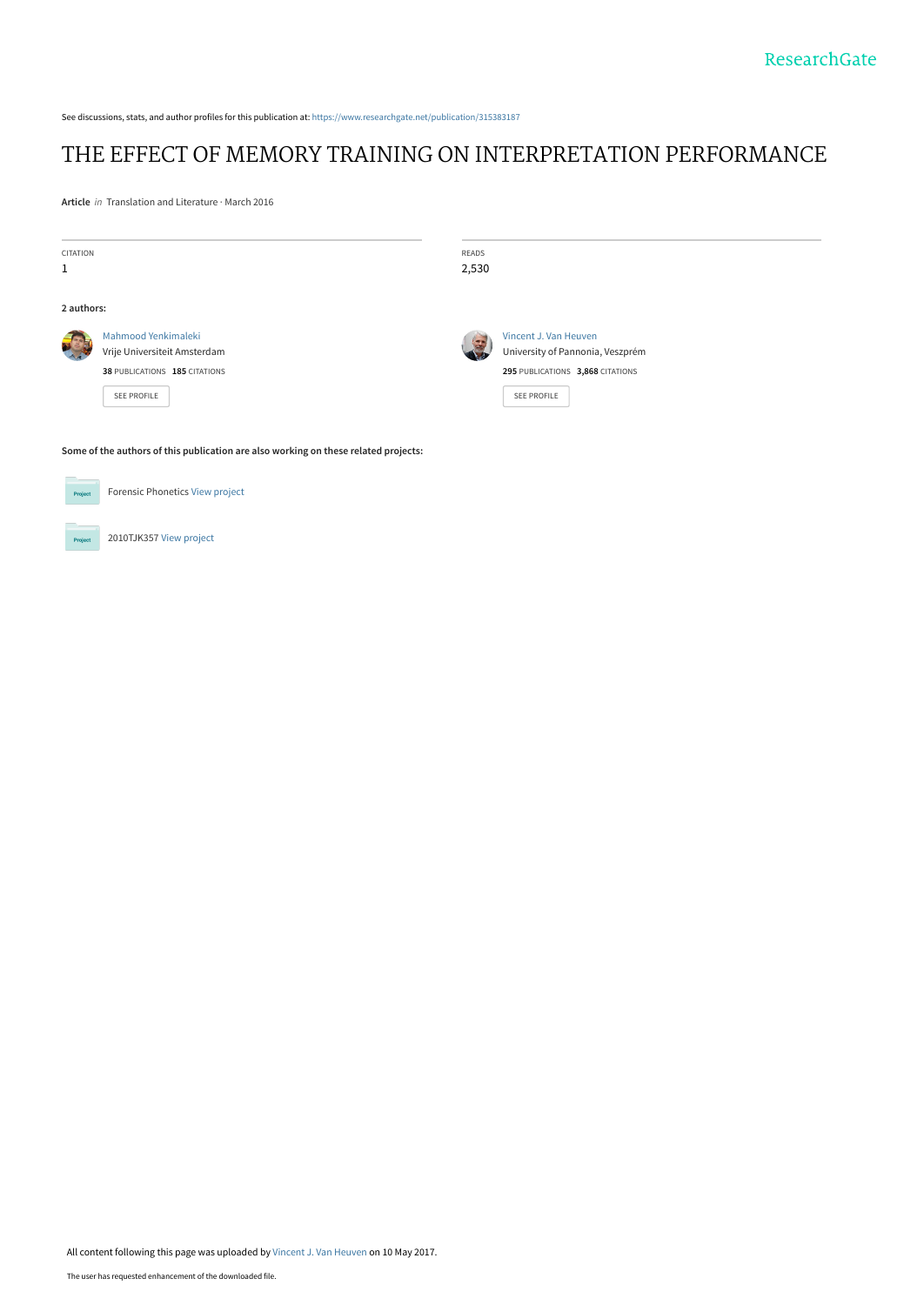

# **INTERNATIONAL JOURNAL OF ENGLISH LANGUAGE, LITERATURE AND TRANSLATION STUDIES (IJELR)**

**A QUARTERLY, INDEXED, REFEREED AND PEER REVIEWED OPEN ACCESS** 

**INTERNATIONAL JOURNAL**

**http://www.ijelr.in KY PUBLICATIONS** 



# **REVIEW ARTICLE**

**Vol. 3. Issue.3.,2016 (July-Sept. ) ARTICLE**



# **THE EFFECT OF MEMORY TRAINING ON INTERPRETATION PERFORMANCE**

# **MAHMOOD YENKIMALEKI<sup>1</sup> , VINCENT J. VAN HEUVEN1,2**

<sup>1</sup>Leiden University Centre for Linguistics, Leiden, The Netherlands <sup>2</sup>Department of Applied Linguistics, University of Pannonia, Veszprém, Hungary



## **ABSTRACT**

Interpreting is regarded as a useful communication device when two persons (A and B) who do not speak each other's language, want to exchange information through spoken language. The technique involves the help of a third person, a go-between or interpreter, who speaks and understands both languages. Speaker A produces a stretch of speech, which the interpreter then summarizes and translates into language B. Speaker B's response is then translated by the interpreter into language A, and so on. Interpreting can take place in parallel with the input speech in either language A or B (simultaneous interpreting) or consecutively, i.e. in between turns taken by speakers A and B. In either case, the interpreter's task is highly demanding; it takes years of intensive training to become a skilled interpreter. Interpreting studies have been set up to provide a model of the interpreting mechanism, which in turn may be used to set up and improve training programs for student interpreters.

When interpreting, the interpreter has to keep (a semantic representation of) the input speech in memory, while formulating the equivalent as a suitable output in the source language. Working memory, therefore, is an essential resource in the interpreting process but it has long been ignored by interpreting programs.

Our paper presents a theoretical overview of the concept of working memory and how it may contribute to the quality of (simultaneous or consecutive) interpreting. There are some special methods to train memory which are generally accepted. However, few curriculum developers talk about memory training for interpreter trainees in academic institutions. Specific functions of working memory in the interpreting process are to (i) retain source language, (ii) compute the meaning (i.e. to understand) of the source language and (iii) encode (as well as possible) the same meaning in the target language.

We will review and discuss methods to train memory for interpreter trainees specifically targeting the three aspects identified above. Our conclusion is that memory (sub)skills in interpreting could be acquired by interpreter trainees through effectively designed exercises. With a well-trained working memory, interpreters can actually be equipped with an effective tool for the encoding and decoding of information. It is suggested, therefore, that academic settings for future interpreter training include memory training in their curriculum.

**Key words**: memory training, working memory, interpreting trainee, curriculum ©**KY PUBLICATIONS**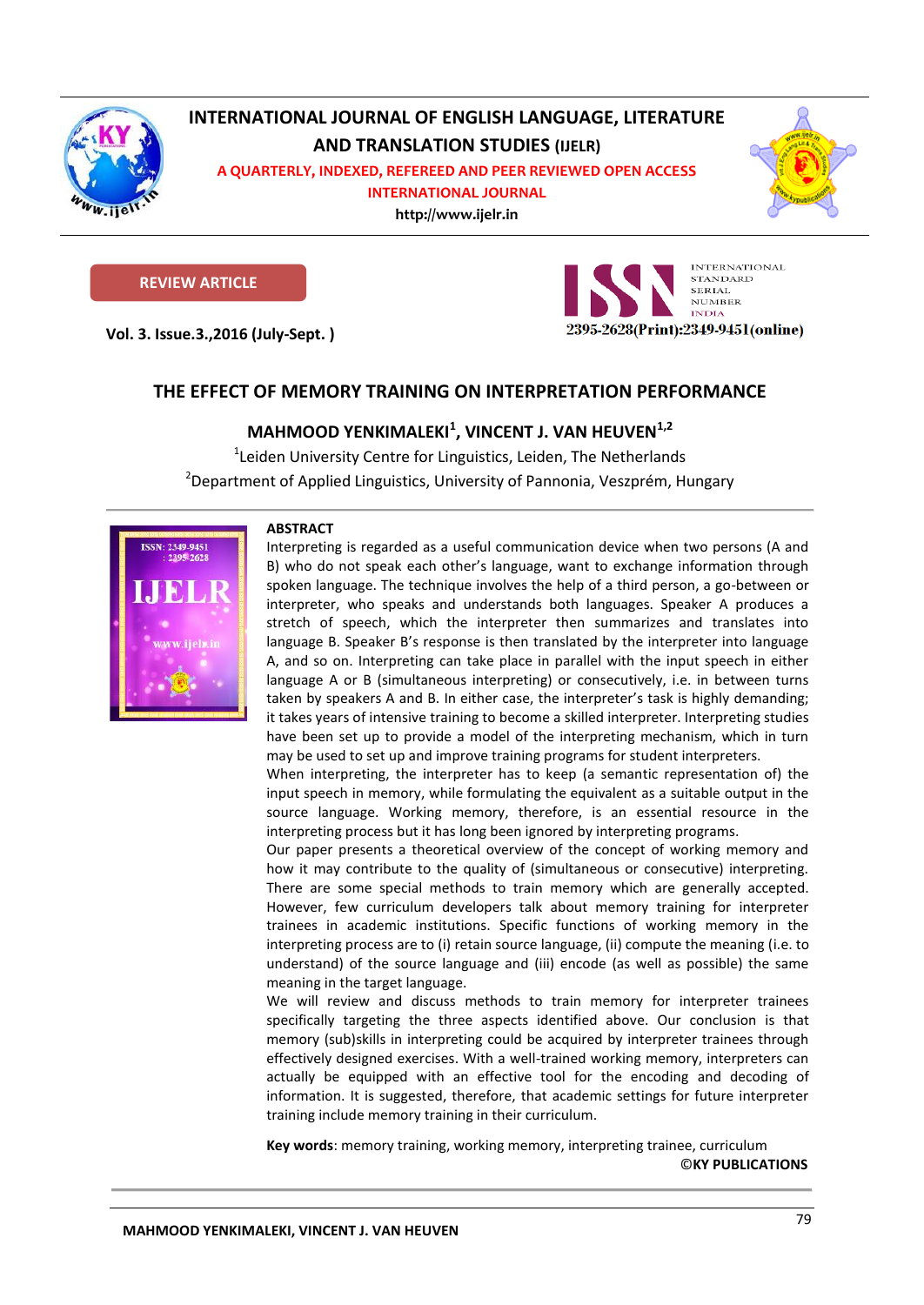### **1. INTRODUCTION**

Much has been written about the process and product of interpreting (Brumfit & Johnson 1979), but little about training variables (McNamara & Scott 2001), especially memory training for interpreter trainees. The literature on interpreter training seems to lean towards a description of what happens in interpreting but not of what happens in the classroom for interpreter trainees (Davies 2004). An approach which includes both issues is needed. Teaching techniques in foreign language teaching have changed since the pedagogical debate which led to the Communicative Approach in the 1970s and 1980s (Brumfit & Johnson 1979; Candlin 1978). But has interpreter training changed? How many university courses are there to train interpreting teachers? Are all interpreting instructors familiar with the main existing pedagogical approaches and basic principles of training? Many questions are awaiting an answer both on what should be taught, the syllabus, and on how this should be done, i.e. the teaching method (Jones 2002). In a university environment, should we plan a professionally- or an academically-oriented syllabus? Should training be similar for undergraduates and for postgraduates? Who should train our students, a teacher who interprets or an interpreter who teaches (Mahmoodzadeh 1992)? Should we evaluate from a pedagogical or from a professional perspective? Obviously, we cannot fully answer these questions without more empirical research and reflection on what goes on in the interpreting classroom (Pöchhacker 2004).

Unfortunately, there is some distance separating the three parties who could most help interpreter trainees: instructors, theoreticians and interpreters (Davies 2004). It may not be possible to teach creativity and inspiration, but a systematization of the interpreting experience and a reflection on theoretical aspects can improve the overall quality of students' interpreting (Hermann 2002). Positions vary from those who believe an interpreter is born (Weischedel 1977) and those who believe interpreters are made (Klingberg et al. 2002; Prins et al. 2011), i.e., students are either innate interpreters or non-innate interpreters. Ideally, interpreters should combine their natural talent with acquired skill. The answer to anyone who is sceptical about the formal teaching of interpreting is twofold. Students with a gift for interpreting invariably find it useful in building their native talent into a fully developed proficiency; students without a gift for interpreting invariably acquire some degree of proficiency (Harvey et al. 1995).

Working memory is defined as the cognitive system responsible for the temporary storage and manipulation of information which is essential for sustaining focused behaviour in practical situations (Kane et al. 2007). Recently, most scholars have begun to use the concept of working memory to replace or include the older concept of short-term memory (Keizer 2010). Studies show that working memory capacity can be expanded through well-designed exercises (Klingberg et al. 2002; Prins et al. 2011). Many scholars in different fields are working on the training of working memory [13], but so far interpreting programs did not include it in the curriculum (Mahmoodzadeh 1992). Training working memory has different aspects but they are generally divided into two types. Strategy training is practiced to enhance the use of supplemental domainspecific strategies, helping trainees to expand their working memory capacity (McNamara & Scott 2001); the other type uses core training, that is the practice of continuous repetition of demanding working memory tasks to improve working memory performance (Klingberg et al. 2005, Vogt et al. 2009).

Our paper presents theoretical and empirical work on memory and different approaches to improving interpreter trainees' memory for interpreting. In section 1, a short overview of consecutive interpreting is given. In section 2, we present a theoretical debate and findings from memory function (sensory & working) in interpreting. In section 3, we elaborate on basic approaches of training memory and review effective exercises to expand working memory capacity for interpreting. Finally, section 4 integrates different approaches of training memory and discusses the pedagogical implications for interpreting programs and material producers for interpreting curriculum.

#### **1.1 Interpreting (consecutive and simultaneous)**

Shuttleworth and Cowie (1997) define consecutive interpreting as one of the two basic modes of interpreting. In consecutive interpreting, the interpreter listens to a (sometimes fairly lengthy) section of a speech delivered in the source language, and sometimes takes notes. These notes serve as a brief memory aid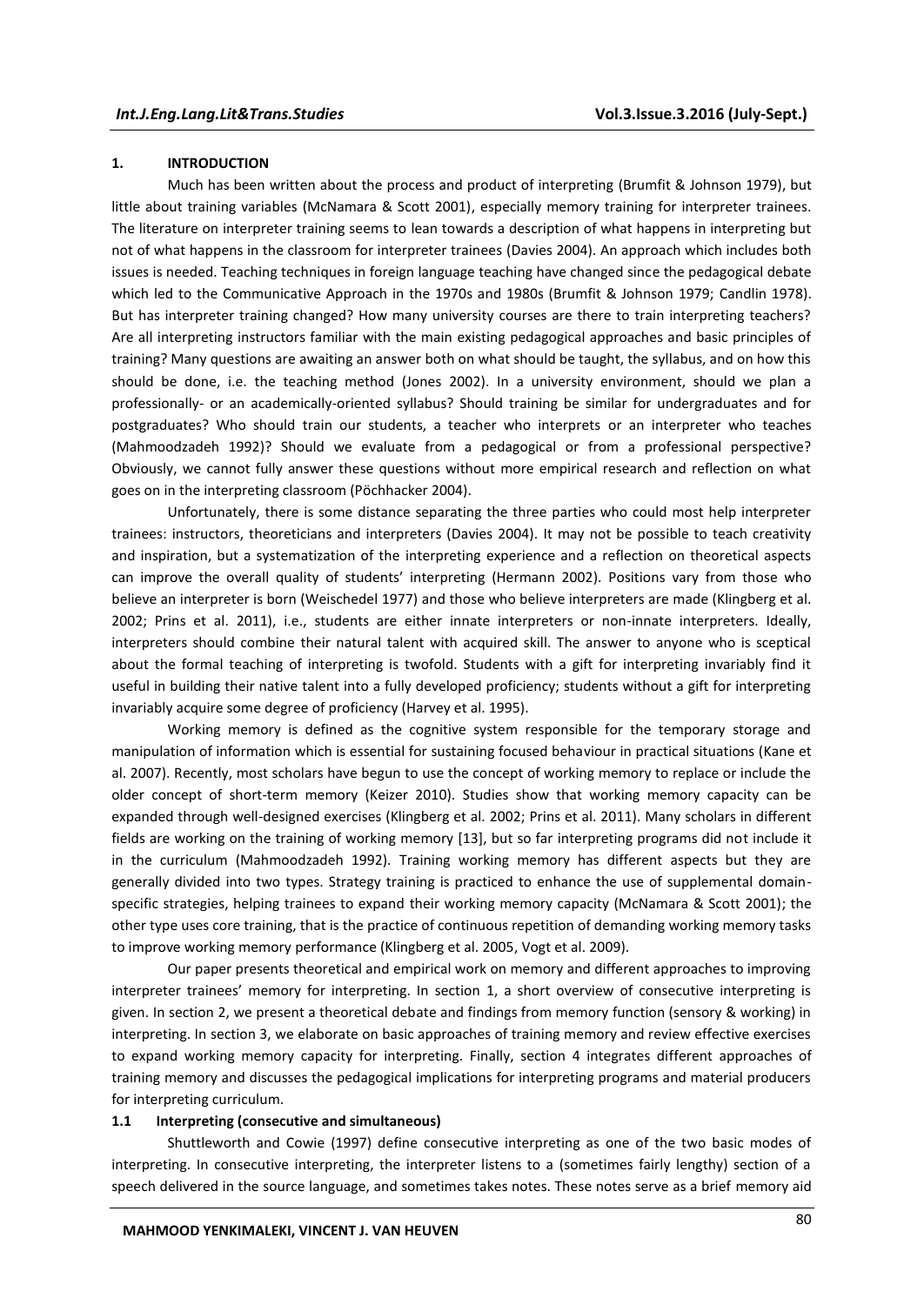rather than being a shorthand transcription of all that is said. The speaker continues until the whole speech has been delivered. Consecutive interpreting entails a number of abilities and skills, including a high level of source language comprehension, advanced note taking skills, excellent general knowledge, a well-trained memory and a confident manner of delivery. Consecutive interpreting has been defined as "the interpreter listening to the totality of a speaker's comments, or at least a significant passage, and then reconstituting the speech with the help of notes (Jones 2002). While listening some speakers prefer to talk just for a few sentences and then invite interpretation; in this case the interpreters should rely solely on their memory. On the other hand, in simultaneous interpreting, the participants wear headphones, and the interpreter renders the speaker's words into the target language as he or s/he is speaking. Because of the demanding level of concentration required to perform this type of interpreting, simultaneous interpreters always work in teams of two. The interpreter usually works in a sound-proofed booth that enables everyone involved to focus on his work without the distraction of hearing another language. One of the key skills of the simultaneous interpreter is decisiveness (Pöchhacker 2004). There is simply no time to weigh the merits of translation variants, or to recall just the right idiom in the target language. The point which is important here is that any delay makes what the speaker has uttered get lost, and since the speaker may be far away, or even in a different room than the interpreter, the loss may be permanent.

In order for ideas to be put into words, they must first get clarified in minds. Since another person's ideas have to be encoded without the possibility of repeating them word for word, which is what happens in interpreting, they must be put into a clear, structured analysis. To do that, the individual ideas that are the basis of the speaker's delivery must be fully understood by the interpreter (Jones 2002). Understanding (decoding the source language), analyzing (computing meaning), and re-expressing (encoding with target language), are therefore, respectively, the three fundamental components of interpreter's work.

#### **2. Memory**

Memory is thought of, in common view, as a kind of storehouse or library for facts (Sperling 1960). Caine and Caine (1997) pointed out that many of us associate word memory with the recall of specific dates or facts or lists of information and sets of instructions, requiring memorization and effort. However, it has also been observed that memory goes beyond this one-dimensional aspect of learning and, rather, focuses on attending, learning, linking, remembering, and using the pieces of knowledge and skills we encounter constantly (Shallice 2002). Psychologists think of memory in the same way, but they sometimes envision it as the set of changes to processes that use those facts (Daro & Fabbro 1994). Psychologists refer to the storehouse as long term memory. Long term memory is the repository of information that is available to the cognitive system, but the information in long-term memory is not readily available for use by cognitive processes (Willingham 2001). For information to be used by cognitive processes, it must go from long-term memory to working memory. Working memory is a hypothetical buffer in which information can be briefly held, for perhaps 30 seconds, if nothing is done to keep it (Willingham 2001). For example, if one is asked "What color is snow?" the answer "white" would be in long term memory, but this fact would not be available to cognitive processes until the information was retrieved from long term memory and put into working memory. Once in working memory, it would be available to the processes that construct the answer to the question. Working memory therefore serves as a staging ground for thought (Kane et al. 2004).

Moreover, working memory serves as a buffer in which information can be temporarily stored (Baddeley 1986). If one would be in grocery store with someone and that other person asks his companion to buy milk, pasta, and a can of tuna while s/he shops for other things, the companion would maintain these three items in his working memory. This information needs to be kept only briefly until the items are found. Therefore, there would be no need to enter them in long-term memory. Thus, working memory both retrieves information from long-term memory and takes in information from the environment, either for temporary storage, or possibly for entry into long term memory (Baddeley 1986).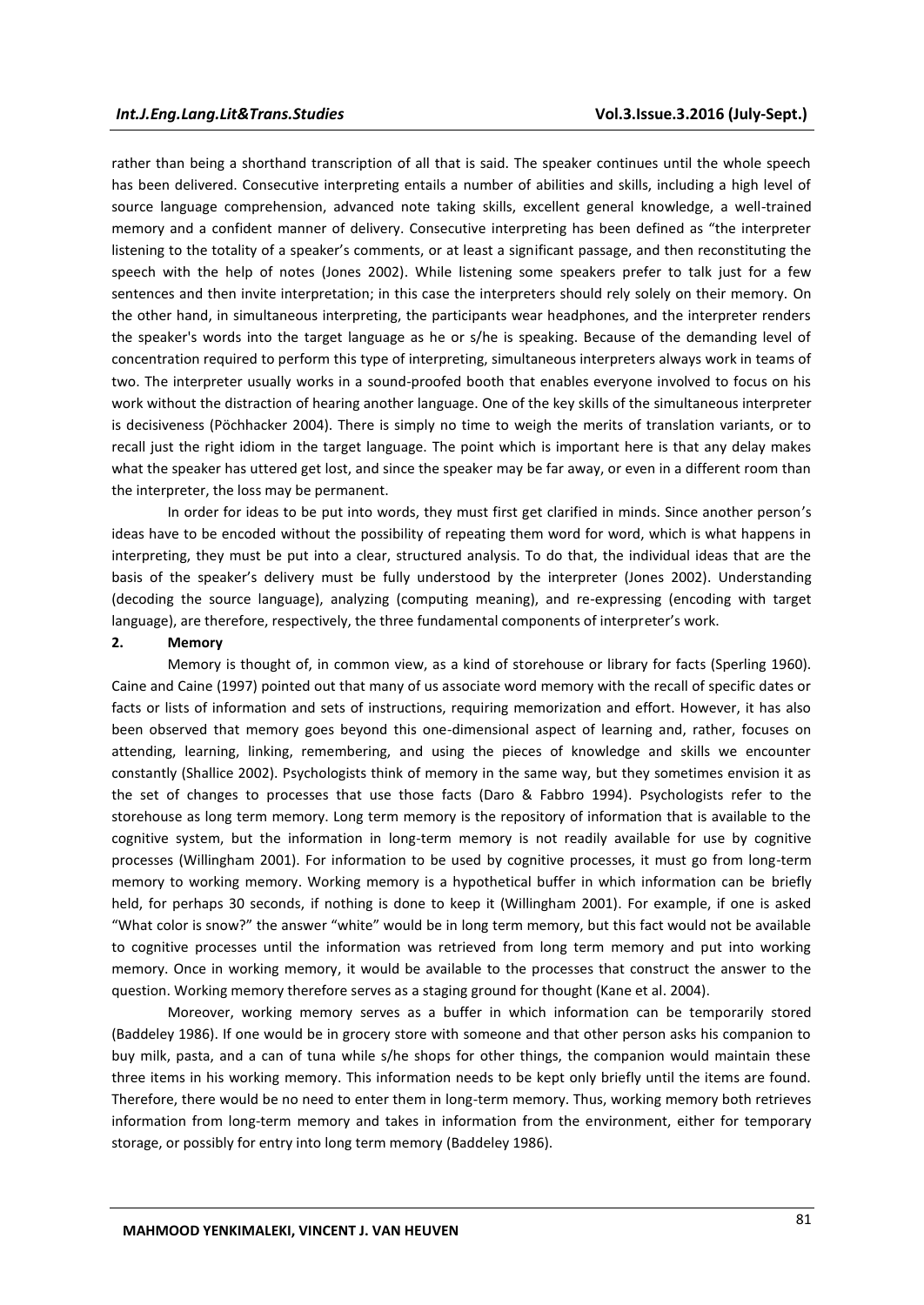### **2.1 Sensory memory**

Sensory memory has a very large capacity (Baddeley 1986). A great deal of information can rush into sensory memory simultaneously, but it is retained there for a very short time, lasting no more than a second (Willingham 2001). Researchers were interested in the contents of consciousness, and they were therefore interested in how much information could enter consciousness in a brief exposure. They determined that a person could perceive four or five complex stimuli (such as letters that did not make a word or orthographically legal string) in a very brief exposure. Subjects participating in such experiments often reported that they felt as though they had perceived more letters but forgot some of them even as they were reporting the others. It was not until 1960 that psychologists conclusively showed that many more stimuli are actually perceived but only four or five are reported because the remainder is forgotten (Sperling 1960).

Sperling (1960) proposed the existence of a memory system that can hold a large number of items, but only for a second or less. He argued that "when the array of stimuli is presented, it enters sensory memory. Sensory memory has a large capacity, so it can hold the entire array, but the contents of sensory memory decay very fast." The participant therefore rushes to report the contents of sensory memory, but even as s/he is reporting some letters, the others are fading, so that by the time the participants have reported four letters, the contents of sensory memory have faded altogether. As a point of terminology, Sperling's term "sensory memory" later came to refer to any of a number of very short-term sensory buffers, including a visual buffer, an auditory buffer and possibly others.

#### **2.2 Working memory**

Working memory is believed to be one of the basic cognitive mechanisms that make human beings to process and retain temporary information for use in other cognitive tasks (Hambrick & Engle 2002). Moreover, it has been claimed that working memory is a temporary holding bin for new information, where much of our thinking, or information processing, takes place (Shallice 2002). Therefore, it is the place which enables human beings to make sense of a lecture, understand a textbook passage, or solve a problem. Baddeley (2000) pointed out that working memory has two features, (i) it screens information that comes into it, and (ii) it is limited in capacity and duration. The role of working memory is crucial because of its involvement in higherorder cognitive abilities relating to everyday life, such as fluid intelligence, problem-solving, and interpreting. Given its very important role in cognition, training activities targeting working memory have been assumed to produce great effects on the cognitive system (Baddeley & Wilson 2002). Therefore, many studies have focused on whether or not working-memory performance can be modified, and enhanced, by training.

There are two differences between working memory and short-term memory (Kane et al. 2004). The first is the obvious inclusion of processes that are in service of cognition, not just in service of briefly maintaining information. The second is that there are separate storage locations for auditory information (phonological loop) and visual information (visuospatial sketch pad). Some scholars believe that working memory is a capacity-limited system that serves as the mind's workspace, and the size of one's working memory is thus thought to be a key determinant of an individual's ability to carry out a wide variety of cognitive tasks (Kane et al. 2004; Engle et al. 1999). Research shows that working memory capacity can be enhanced through targeted training (Klingberg et al. 2005; Verhaeghen et al. 2004; Westerberg et al. 2007). The idea that training can effectively expand this central workspace of the mind has generated considerable interest, and has sparked speculations that the cognitive benefits of working memory training may be far reaching (Jaeggi et al. 2008).

#### **3. Training working memory**

For an interpreter to develop better perception of the source language and its message, his working memory has to be effectively trained. As a result, the quality of interpreting will improve and the results can be productive (Daro & Fabbro 1994). But how can an interpreter train his/her memory for better performance? Many studies have been done by psychologists that the average people never use their brain capacity to the full (Conway & Engle 1994; Engle 1999). Psychologists collaboratingn with linguists (Padilla et al. 1995) generated many practical exercises that should be performed by interpreter trainees. Our purpose in this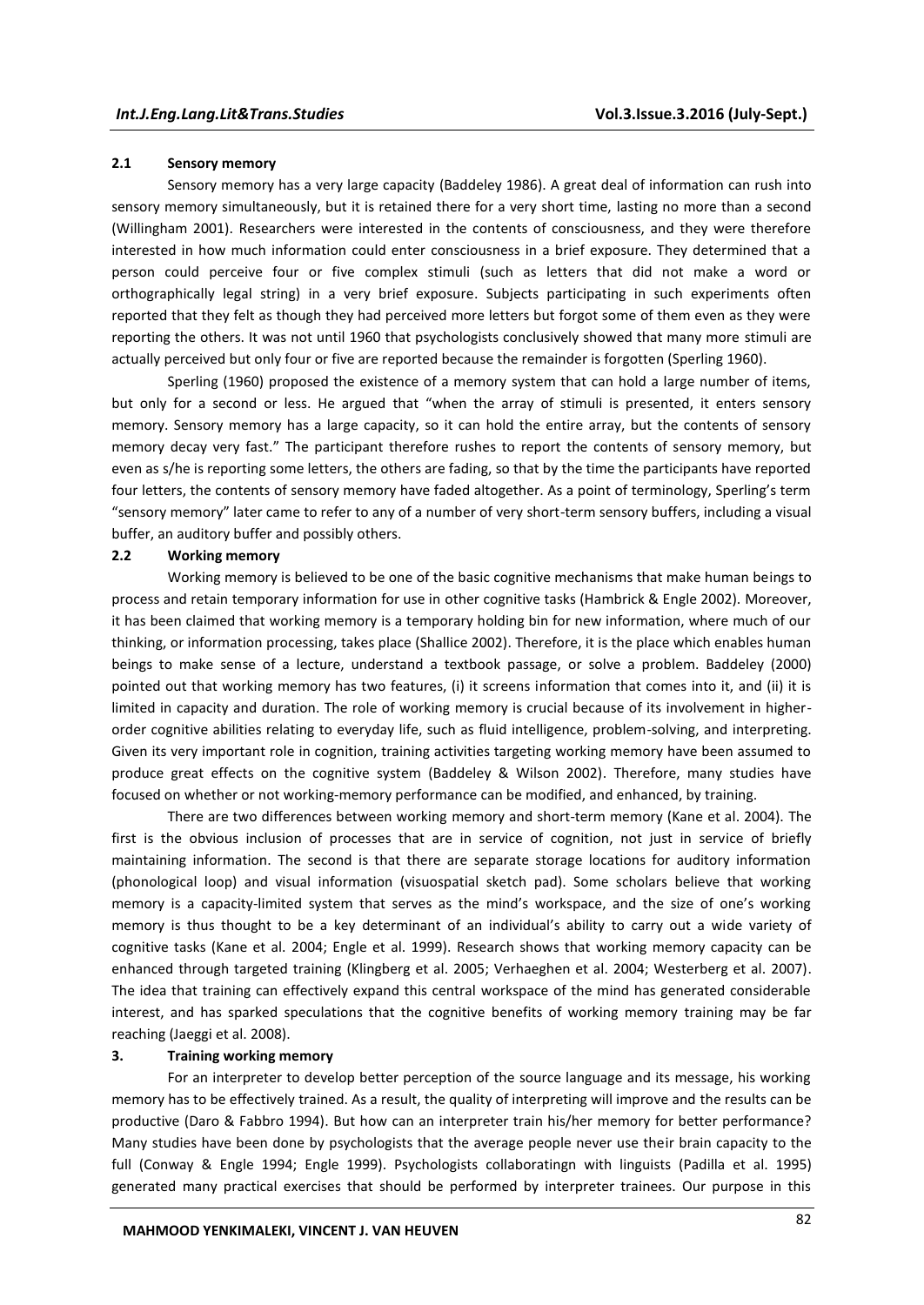paper is to present studies using designed practical training to improve the efficiency of working memory in interpreting. For example, a study illustrating improved working-memory task performance after training activities that influence long-term memory retrieval mechanisms would be compatible with some theories of working memory, but not others (Ericsson & Delaney 1999). From another perspective, some experts (Unsworth & Engle 2007) propose that working memory is involved even in task contexts where there is no need to manipulate stored information while other theories relegate such tasks to the domain of short-term memory, but not working memory. We, therefore, categorized different approaches of working-memory training, which are explained in the following sections.

### **3.1 Mnemonics**

The use of mnemonics is one of the important strategies in memorizing (McNamara & Scott 2001). It has been shown (Squire & Paller 2000) that mnemonic devices help memory. In learning a foreign language, a student may associate words in the new language with various meanings in his own language, or may use sentences created especially in order to help him remember the points. Therefore, mnemonics can be a strategy of remembering points that seems difficult in a form that makes one remember better. In interpreting, the mnemonic strategy may help a lot (Moser-Mercer 2005). A framework for retrieval can be a powerful aid to memory, and it is an important part of many "mnemonics" (i.e. aids to memory). Many mnemonics require the memorizing of something simple, which provides effective cues to the rest of what one wants to remember (Squire & Paller 2000). The proceeding or word mnemonic is specific to remembering one piece of information. All-purpose mnemonics can be created on the same principle. For a general mnemonic, something is memorized first. Then, when new material has to be remembered, it is associated with the material which is already memorized. General-purpose mnemonics are not very useful (Chincotta & Underwood 1998). First, there is always the danger of proactive interference. Second, it is much easier to write down the main points in interpreting than it is to go through the trouble of trying to memorize a list of details. Specific mnemonics are more useful because there is no chance of proactive interference and they are accessible when one cannot look them up (Rosen & Engle 1998).

## **3.1.1 Imagination**

There are three enhancing tools which help to develop the interpreter's mnemonic strategy. These aids are imagination, association and location (Mizuno 2005). Imagination is the power with which interpreter creates an image of whatever he hears so that it will come to him later (Moser 1978). Imagination is what one uses to create and strengthen the associations needed to create effective mnemonics. One's imagination is what one uses to create potent mnemonics. The more strongly one imagines and visualizes a situation, the more effectively it will stick in mind for later recall. The imagery one uses in one's mnemonics can be as violent, vivid, or sensual as one likes, as long as it helps to remember. Association links certain things with others so that this linkage makes the retrieval of the points easier (Ormrod 1998). It is the method by which one links a thing to be remembered to a way of remembering it. One can create associations by (i) placing things on top of each other, (ii) merging images together, (iii) wrapping/rotating them around each other or having them dancing together and (iv) linking using the same colour, smell, shape, or feeling. Location gives the interpreter two things: a coherent context into which he can place information so that it hangs together, and a way of separating one mnemonic from another (Mizuno 2005). By setting one mnemonic in a particular town, we can separate it from a similar mnemonic set in another city. For example, by setting one in London and another similar mnemonic with images of New York, we can separate them without being afraid of a possible confusion. In order to strengthen the feeling of location, we can also build the flavours for the atmosphere of these places.

#### **3.2 Note-taking**

Meifang (2012) believed that memory retrieval which includes recalling and recognition is the only way a memory can be measured in interpreting. According to him, recalling refers to the retrieval of stored information when the scene or real clues are presented here while recognition mainly refers to the automatic recalling that deals with the retrieval of the vocabulary and grammatical rules of the two languages involved in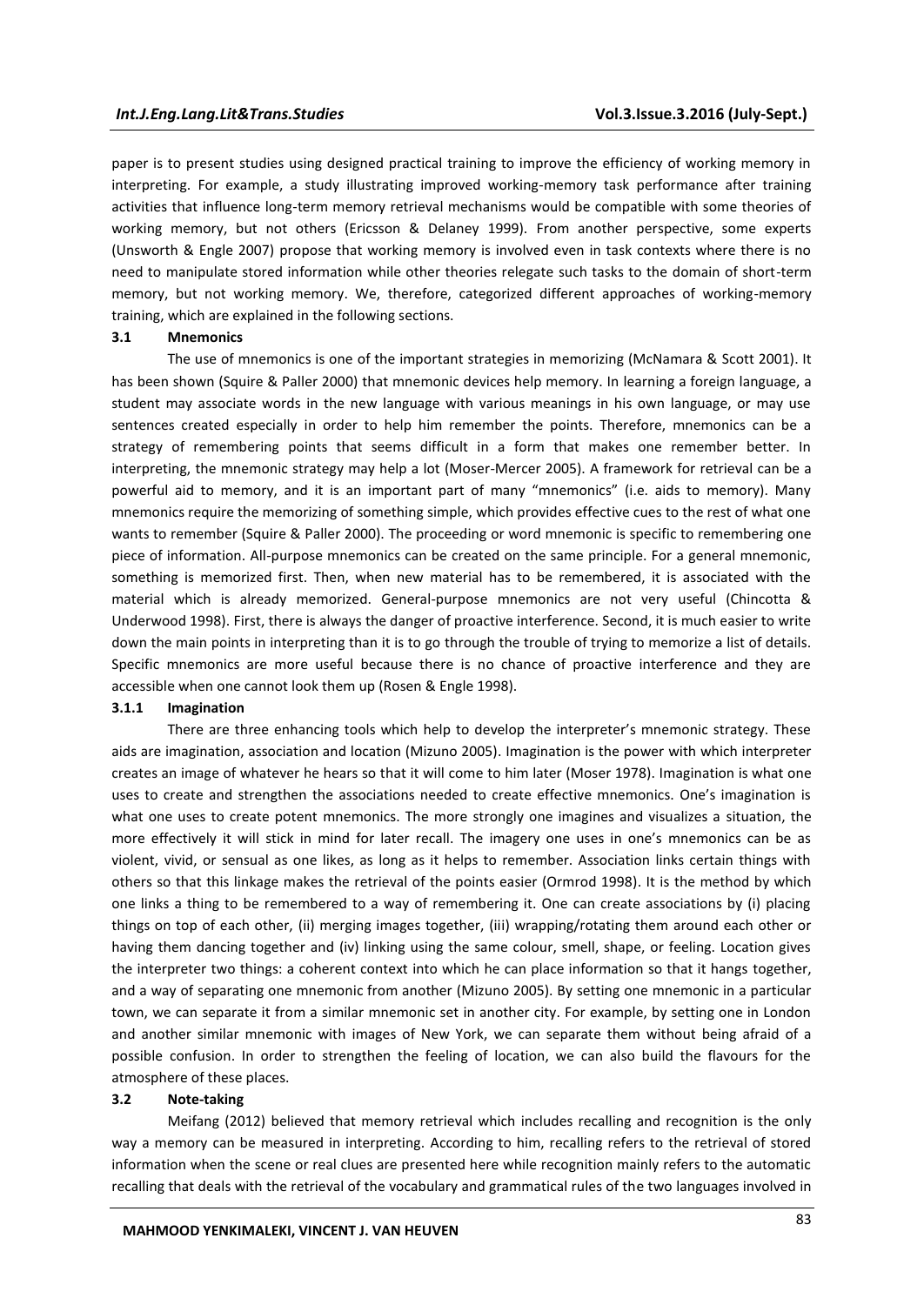the interpretation task. It has also been observed that taking notes can be a key method which will relieve the pressure of working memory (Gile 2009). Even if the speaker has a rapid pace, note taking is possible. Interpreters have to learn some abbreviations in order to go along with the pace of the speaker. If an interpreter hears a list in the order A, B, C, he may still note A, B, C. This is because if he writes down quickly A and C, they will not be burdening his memory any more, he will only have to remember B for a couple of seconds as he sets his mind free ( not overloaded) for the other chunks of information and his focus would be on one chunk(B) (Gillies 2005). Practically, for an interpreter who interprets at a conference, and the speaker talks about positive/negative aspects of a phenomenon, he can quickly picture a big red tick mark and a big red X for these contrasts, so that will subsequently help him render the information not only correctly, but also in a well-organized way, as he retrieves from memory the two columns with red letters on them. If the interpreter develops his mnemonic colourful tool in interpreting, it will be less likely to err, as his mind learns to be better organized.

#### **3.3 Retelling a story**

Retelling a story in the source language is another effective exercise which can enhance working memory (Chernov 2004). The instructor's task is to tell a story or play a recording once to interpreter trainees so that they reproduce the story with the same structures and words. They are not allowed to take notes. Four types of techniques regarding this aspect have been suggested (Zhong 2003), which are classified as (i) categorization, i.e. grouping items in terms of shared properties, (ii) generalization, i.e. drawing general conclusions from particular examples or message from the provided text, (iii) comparison, i.e. noticing the differences and similarities between a variety of things, facts and events, and (iv) description, i.e. describing a scene, a shape, or size of an object, etc. Interpreter trainees are encouraged to describe and summarize the original text to a large extent.

#### **4. Conclusion**

Memory plays a key role in any type of interpreting since interpreting is a complicated task that demands integration of different skills. By training future interpreters about how to use mnemonic strategies in interpreting, their performance can be improved since interpreters do not overload their memory with details. Through imagination interpreters create mental images of whatever they hear and use these as memory aids in interpreting. The pressure on working memory can be diminished if interpreters have the skill of effective note taking, which is a technique that policy makers should include in the curriculum of interpreter training. Working memory can be enhanced through effective exercises of retelling stories in the source language. We recommend that these types of exercises be practiced in training for future interpreters.

The pedagogical implication of this study would be that in training future interpreters, working memory should be enhanced through effective exercises of mnemonic strategies, imagination and story retelling so that interpreters can perform their job better as their working memory would no longer be loaded with lots of points. Material producers for interpreting programs should include effective exercises of enhancing working memory in their materials and have discussion about them so that they can be helpful in the interpreting curriculum, which currently lacks these exercises. .

#### **Acknowledgement**

The first author gratefully acknowledges the financial support provided to him by Leiden University management board and University Assistance Funds in the Netherlands.

#### **Note**

The present article is a slightly adapted and improved version of a conference paper that appeared as M. Yenkimaleki & V. J. van Heuven (2013). Effect of memory training on the quality of interpreting. In: Gómez Chova L. , López Martínez A., Candel Torres I. (Eds.) *ICERI2013 Proceedings*: IATED. 4107-4114. **References** 

#### Baddeley, A. D. (1986). *Working memory*. Oxford: Oxford University Press.

Baddeley, A. D. (2000). The episodic buffer: A new component of working memory? *Trends in Cognitive Sciences*, 4, 417-423.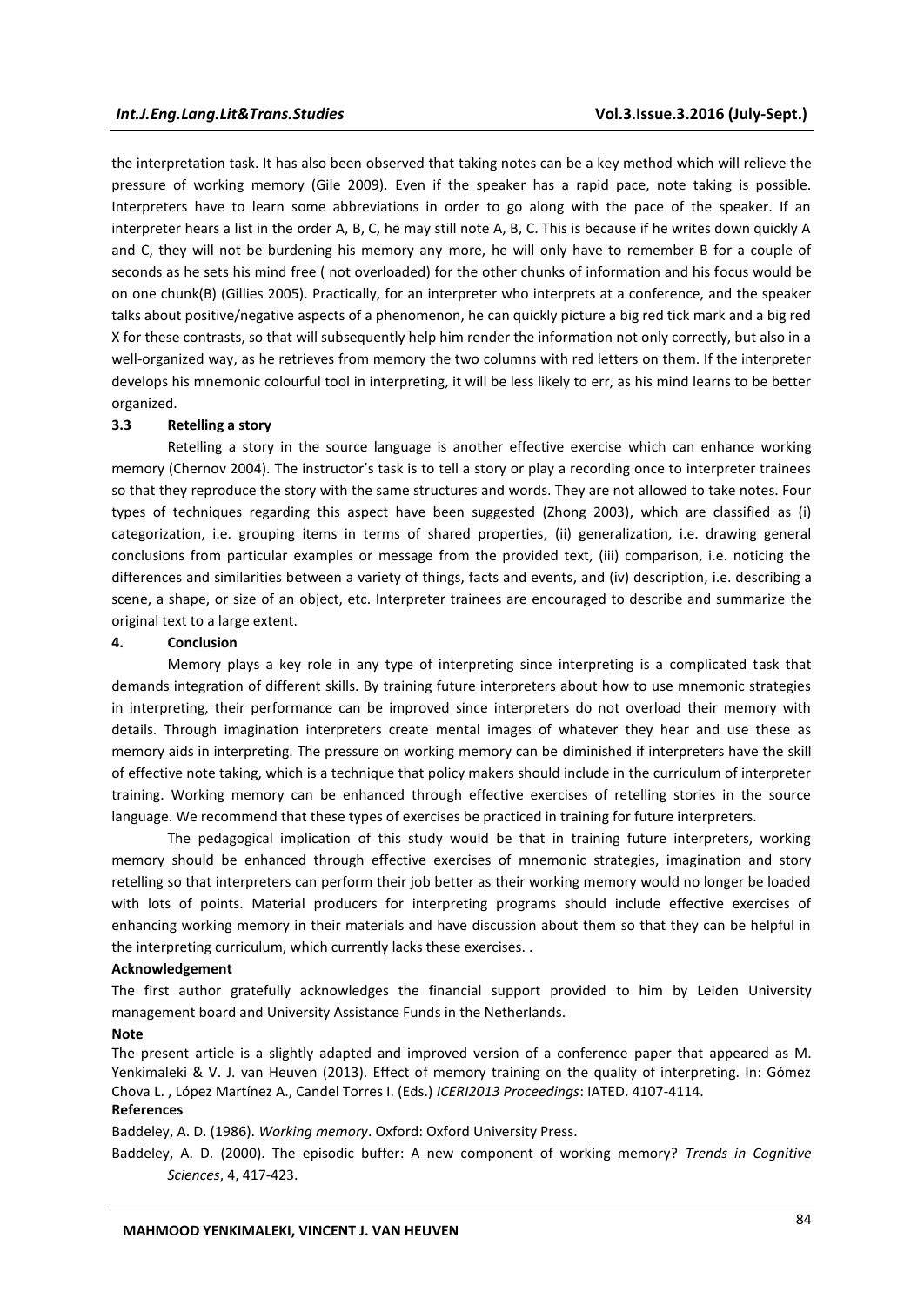- Baddeley, A. D., & Wilson, B. A. (2002). Prose recall and amnesia: Implications for the structure of working memory. *Neuropsychologia*, 40, 1737-1743.
- Brumfit, C. J. & Johnson, K. (1979). *The Communicative Approach to Language Teaching*. Oxford: Oxford University Press.
- Caine, G. & Caine, R. N. (1997). *Education on the edge of possibility*. Alexandria, VA: Association for Supervision and Curriculum Development.
- Candlin, C. (1978). *Teaching of English: Principles and an exercise typology*. London: Langenscheidt-Longman.
- Chernov, G. V. (2004). *Inference and anticipation in simultaneous interpreting*. Amsterdam/ Philadelphia: John Benjamins.
- Chincotta, D. & Underwood, G. (1998).Non-temporal determinants of bilingual memory capacity: The role of long-term representations and fluency. *Bilingualism: Language &Cognition*, 1, 117-130.
- Conway, A. & Engle, R. (1994). Working memory and retrieval: A resource-dependent inhibition model. *Journal of Experimental Psychology: General*, 123, 354-373.
- Daro, V.& Fabbro, F. (1994). Verbal memory during simultaneous interpretation: Effects of phonological interference. *Applied Linguistics*, 15, 365-381.
- Davies, G. M. (2004). *Multiple Voices in the Translation Classroom*: *Activities, Tasks, Projects*. Amsterdam: John Benjamins.
- Engle, R., Tuholski, S., Laughlin, J. & Conway, A. (1999). Working memory, short-term memory, and general fluid intelligence: A latent-variable approach. *Journal of Experimental Psychology: General*, 128: 309- 331.
- Ericsson, K. A., & Delaney, P. F. (1999). Long-term working memory as an alternative to capacity models of working memory in everyday skilled performance. In A. Miyake and P. Shah (Eds.), *Models of Working Memory: Mechanisms of Active Maintenance and Executive Control* (257-297), Cambridge: Cambridge University Press.
- Gile, D. (2009). *Basic concepts and models for interpreter and translator training*. Amsterdam/Philadelphia: John Benjamins.
- Gillies, A. (2005). *Note-taking for Consecutive Interpreting.* Manchester: St Jerome Publishing.
- Hambrick, D. Z., & Engle, R. W. (2002). Effects of domain knowledge, working memory capacity, and age on cognitive performance: An investigation of the knowledge-is-power hypothesis. *Cognitive Psychology*, 44, 339-387.
- Harvey, S., Higgins, I. & Haywood, L. (1995). *Thinking Spanish translation*. London & New York: Routledge.
- Hermann, B. (2002). Memory Function Related to Hippocampal Imaging Findings. *Epilepsy Currents*. 2, 3-29.
- Jaeggi, S. M., Buschkuehl, M., Jonides, J., & Perrig, W. J. (2008). Improving fluid intelligence with training on working memory. *Proceedings of the National Academy of Sciences of the United States of America*, 105, 6829-6833.
- Jones, R. (2002). *Conference Interpreting Explained*. Manchester: St Jerome Publishing.
- Kane, M, J., Conway, A. R. A., Miura, T. K. & Colflesh, G. J. H. (2007). Working memory, attention control, and the n-back task: A question of construct validity. *Journal of Experimental Psychology: Learning, Memory, and Cognition*, 33, 615-622.
- Kane, M., Hambrick, D., Tuholski, S., Wilhelm, O., Payne, T., & Engle, R. (2004). The generality of working memory capacity: A latent-variable approach to verbal and visuospatial memory span and reasoning. *Journal of Experimental Psychology: General*, 133, 189-217.
- Keizer, A. W., Verment, R. S., & Hommel, B. (2010). Enhancing cognitive control through neurofeedback: A role of gamma-band activity in managing episodic retrieval. *Neuroimage*, 49, 3404-3413.
- Klingberg, T., Forssberg, H., & Westerberg, H. (2002). Training of working memory in children with ADHD. *Journal of Clinical and Experimental Neuropsychology*, 24, 781-791